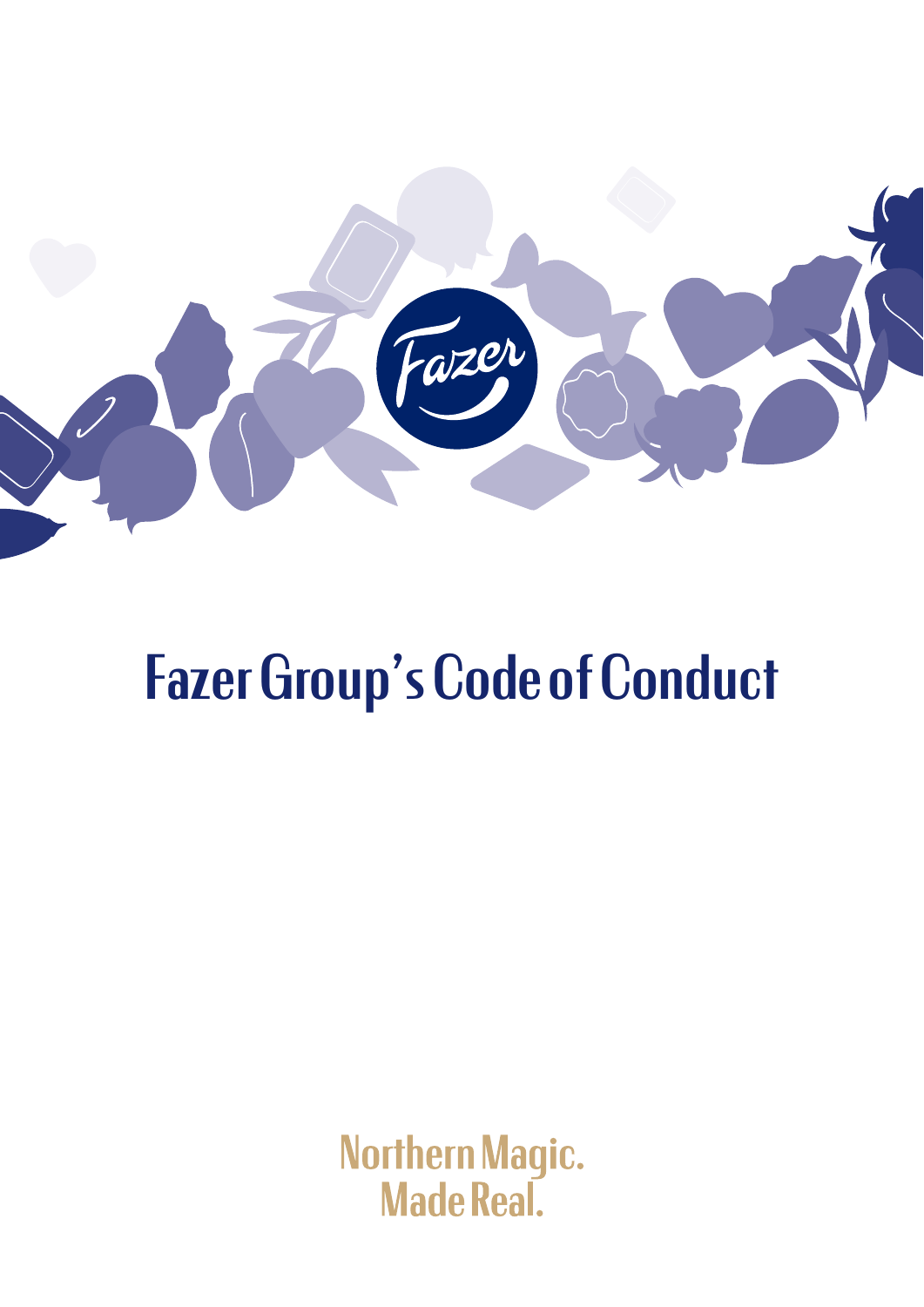

## Fazer Group's Code of Conduct

"Our Code of Conduct defines our company. It is the very cornerstone of everything we do and how we face our customers, business partners and our colleagues.

Fazer's ethical culture is developed and created jointly by all our employees across the markets we operate in. This applies also to the Board of Directors. Choices that we make in our everyday life ultimately define Fazer and what Fazer stands for.



Since our founding, we have been striving for excellence and it requires us to be a trusted

partner towards our customers and other business partners. We are committed to creating value for all our stakeholders based on our values of *Northern Liberty, True Relationships and Fearless Creativity.*

That is the reason we expect all of us to live by the principles stated in our Code of Conduct and why we should uphold the highest level of ethical behaviour in all our doings.

The Code of Conduct does not cover every situation that may occur, and it does not remove the need for using common sense and professional judgment but as Fazer's ambassadors, each of us has a responsibility to know and live the Code of Conduct and to use good judgment and act ethically in every action we take.

The Code of Conduct is not a substitute for, nor should it be considered to override, local laws and regulations. It represents supplementary ethical standards and principles of behaviour for all Fazer Group employees."

Christoph Vitzthum President & CEO Fazer Group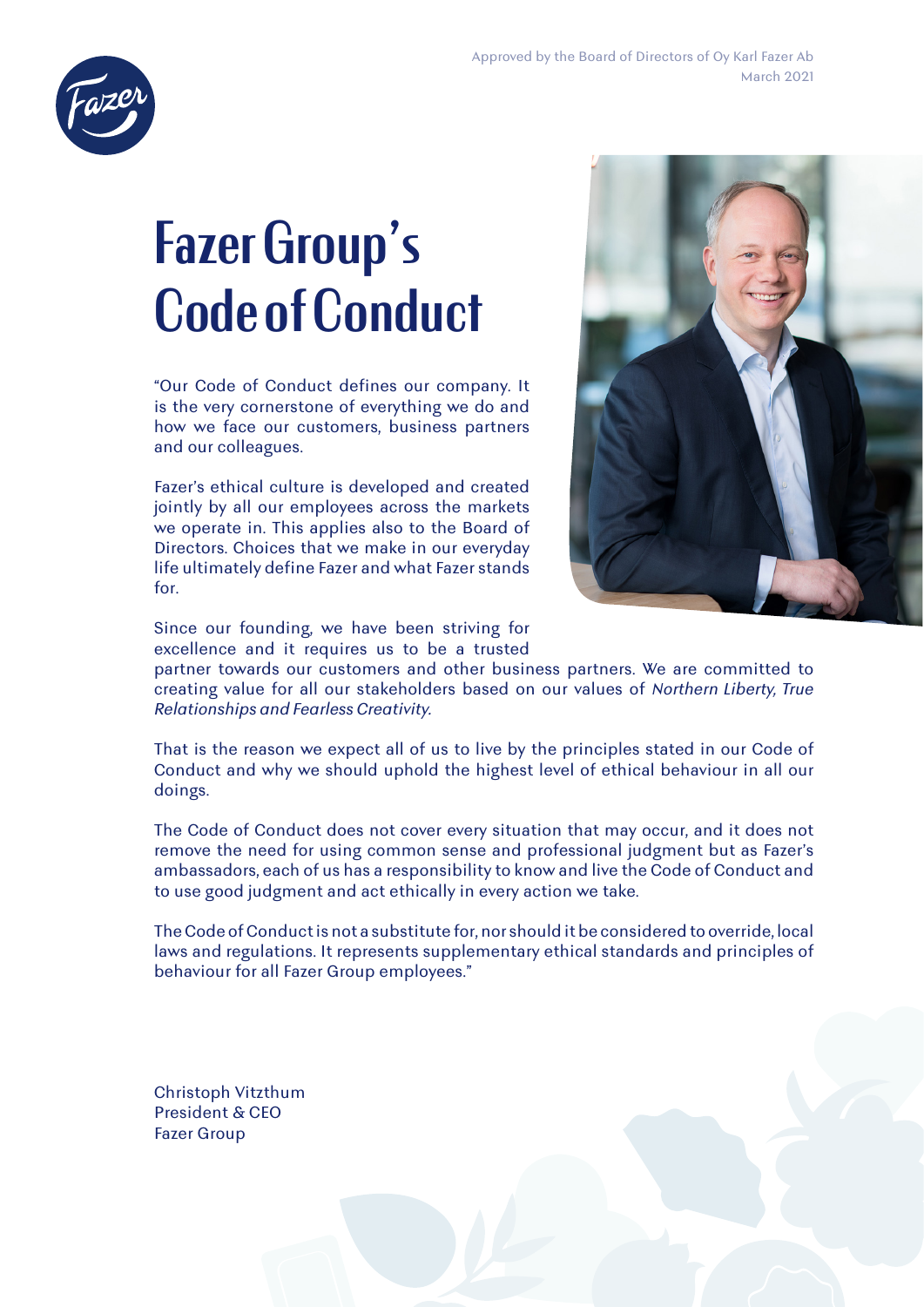

### 1. Laws and policies

We must comply with all applicable laws, regulations and Fazer Group's policies.

Since we operate in multiple countries, make sure you know the laws and regulations related to your job in the country (or countries) where you do business.

We all have a duty to read and understand our Group's policies and procedures in our area of work.

### 2. Respect for human rights

We do business with respect for human rights in accordance with the UN Guiding Principles on Businesses and Human Rights (UNGP) and ILO conventions.

We do not accept the abuse of child labour, forced or compulsory labour, or other human right abuses.

### 3. Respectful and harassment free environment

We treat people with equal respect and dignity based on the principle of nondiscrimination. Every employee is to treat their colleagues with respect and fairness.

We have no tolerance for physical, verbal, sexual or psychological harassment, bullying or abuse.

We promote the diversity of our workforce and all decisions regarding an individual employee shall be based on merit regardless of race, ethnicity, national origin, religion or belief, gender, gender identity, sexual orientation, age, disability, marital or family status, or any other characteristic.

In addition, we recognize and respect our employees' right to freedom of association and collective bargaining.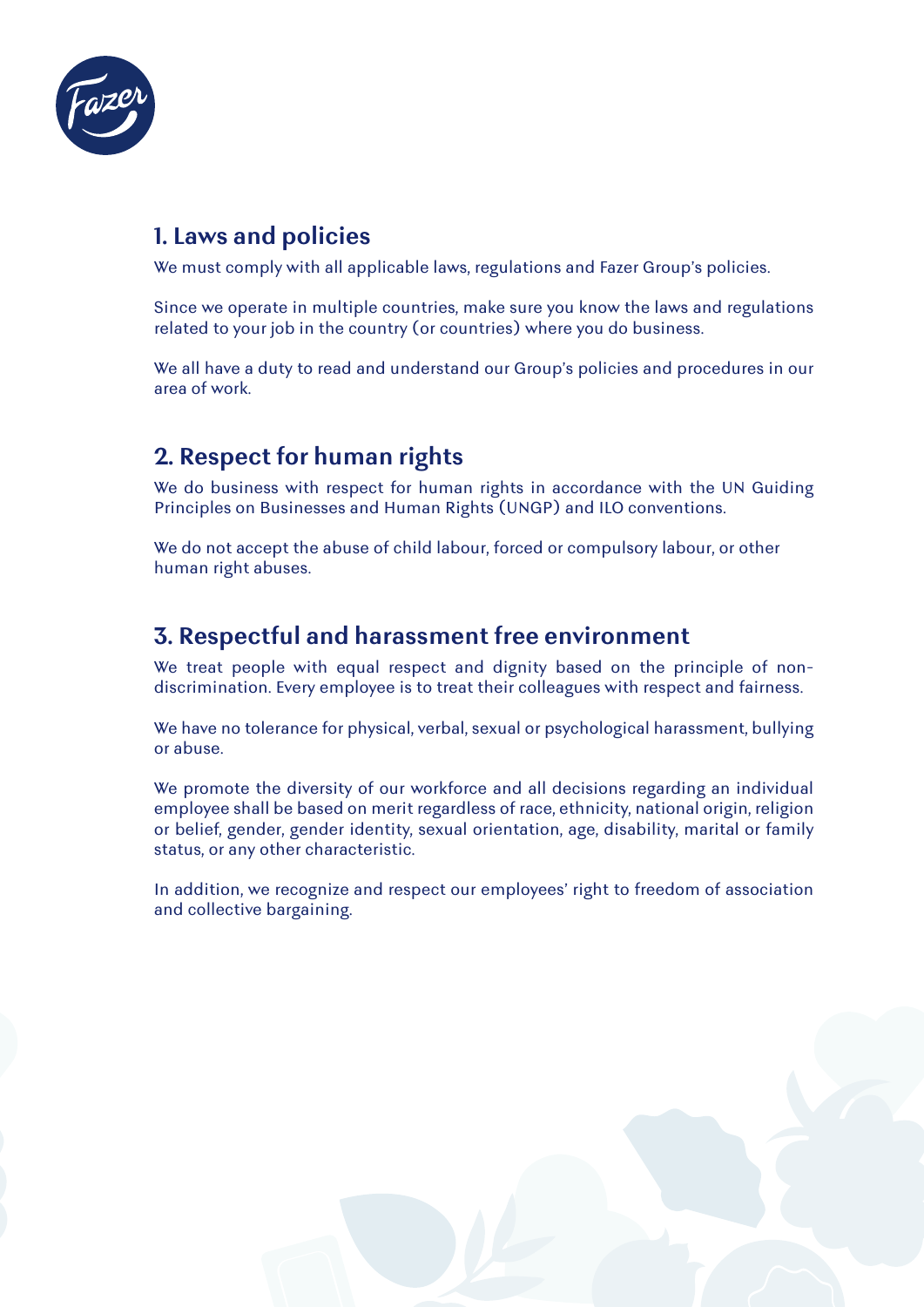

### 4. Health and safety

People are at the heart of Fazer. This means that we always put health and safety first.

We are committed to providing a safe and healthy working environment for all employees, business partners and suppliers and to continuous improvement on health and safety matters.

Every employee must know and follow all health and safety rules, policies and procedures in their area of work.

### 5. Anti-bribery and corruption

We are committed to prevent the occurrence of bribery in all of its forms. It is forbidden to give or receive anything of value to improperly influence another in order to obtain business or other advantage. We do not give or promise to give money or anything of value to government officials in order to obtain or retain business, or to secure other improper advantage over competitors.

Fazer also prohibits facilitation payments that are made for the personal benefit of a public official to secure or speed up the completion of a routine action.

When providing or receiving hospitality or giving or receiving gifts one should always consider whether it is appropriate, reasonable and justified under the circumstances.

Gifts and/or hospitality should never influence, or appear to influence, the integrity of business decisions or the loyalty of the individuals involved.

### 6. Fair competition

We compete fairly and respect competition laws in all markets where we are active.

Competition laws generally aim to preserve competition in the market and thus prohibit agreements or understandings between competitors that restrict competition or otherwise harm consumers. Such harmful actions may include price fixing, allocation of customers or markets or abuse of a dominant position or exchanging sensitive information whether directly between competitors or indirectly through e.g. trade associations.

We have a responsibility to understand competition law requirements related to our daily work as it is essential that our company and our employees adhere to competition laws and regulations.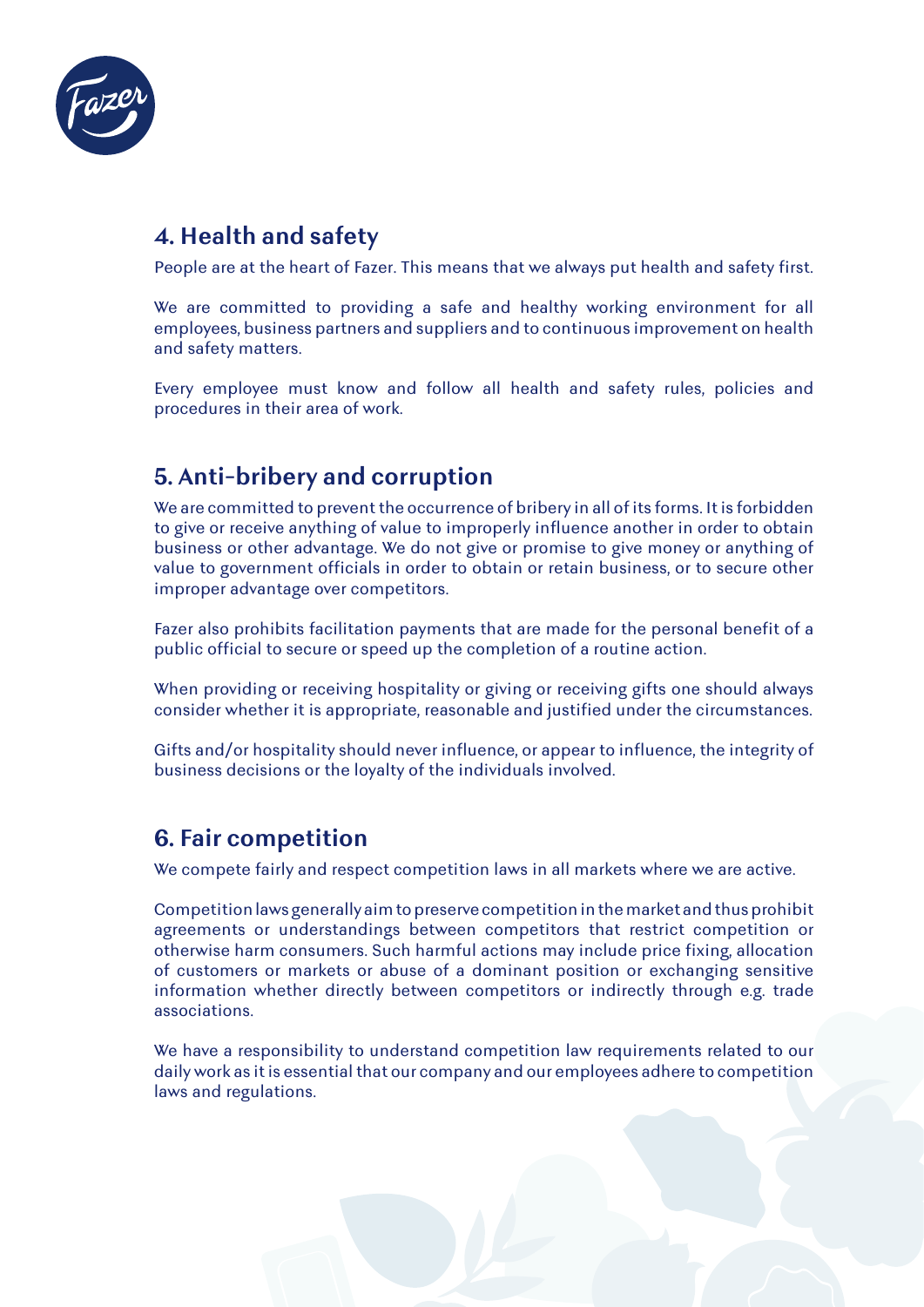

### 7. Environmental responsibility

It is our responsibility to actively reduce Fazer's impact on the environment. We are committed to continuously improving our products, operations and production facilities to reduce negative impacts on the environment and to optimize resource consumption.

We respect and care for the environment and proactively communicate our environmental performance to our stakeholders.

### 8. Consumer safety and responsible marketing

The health and safety of consumers is never compromised. We take every precaution to secure food safety and the products that we produce need to be of highest quality and standard.

We market our products in a responsible manner.

We are committed to developing new products and services.

### 9. Respecting privacy

We are committed to ensure the protection of personal data of all individuals with whom Fazer engages. We handle personal information responsibly and in compliance with laws and regulations in the countries where we operate.

We exercise appropriate and due care to legally ensure than sensitive personal information is not publicly disclosed.

### 10. Conflicts of interest

All business decisions must always be based on objective criteria of what is best for Fazer.

A Fazer employee or director should refrain from making or influencing decisions or actions in conflict of interest situations. A conflict of interest situation arises when private interests, personal relationships or other activities influence, or appear to influence, decision making or other conduct contrary to the best interest of Fazer.

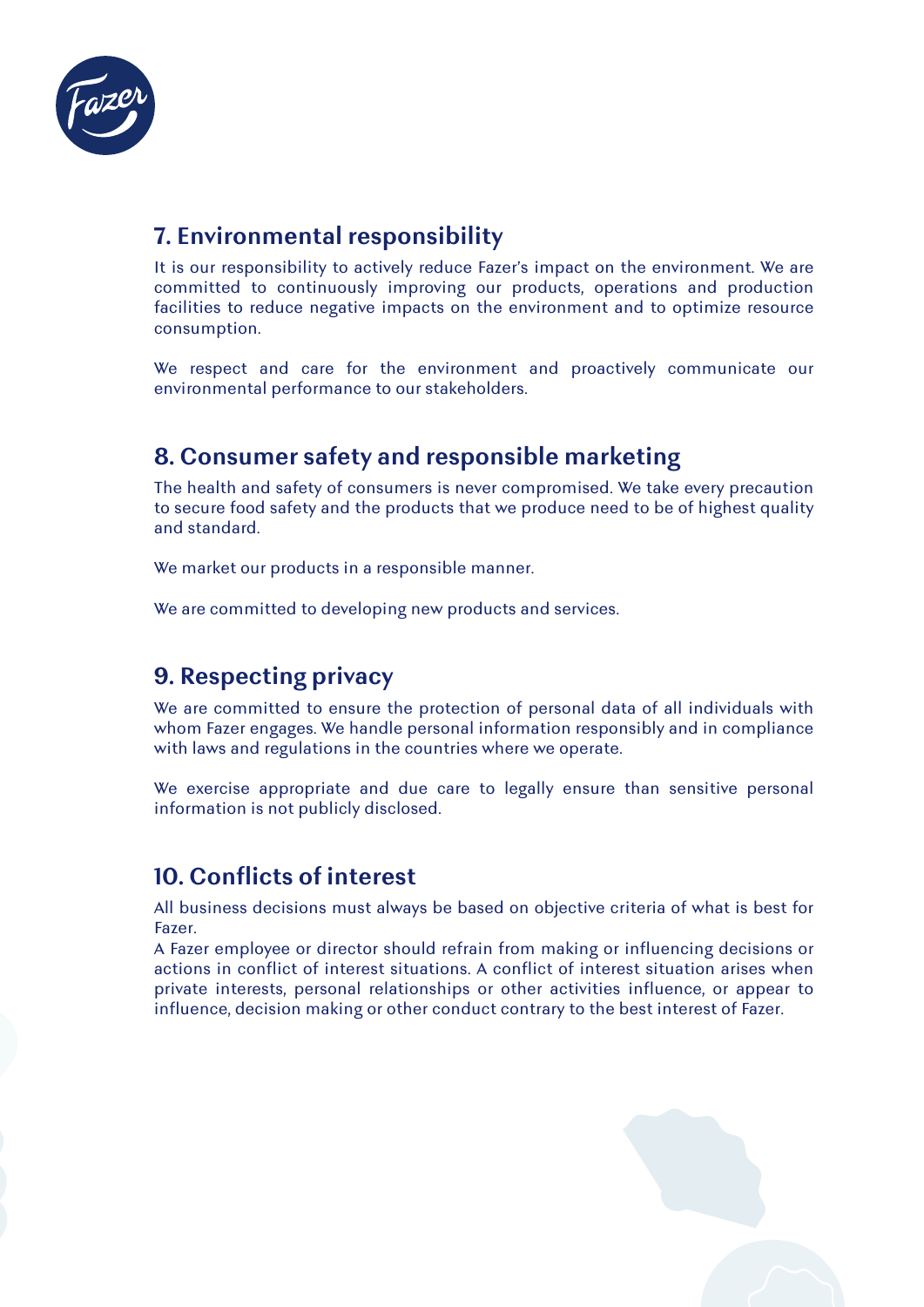

### 11. Protection of assets

Fazer's assets are reserved for use in company business. Company assets may not be used for personal gain or for illegal activities. This applies to physical assets as well as intellectual property and electronic assets, such as patents, trademarks, know-how and information systems.

We acknowledge that Fazer's trademarks and other intellectual property rights form a substantial part of the company's assets and they need to be actively protected.

### 12. Business confidentiality

We must protect and maintain the confidentiality of non-public information we have access to in our daily work or provided to us by our employees, customers, suppliers and other business partners. Confidential information is to be used only for legitimate and appropriate purposes and we will not misuse it.

### 13. Communications

We co-operate with decision makers and other organisations, both directly and through bodies such as trade associations, in the development of proposed legislation and other regulations which may affect legitimate business interests.

We promote openness and transparency, as well as a continuous dialogue with our stakeholders within the bounds of commercial confidentiality and we communicate always with integrity.

### 14.Trade law compliance, money laundering and financial reporting

We are committed to compliance with all applicable trade laws and regulations and we do not facilitate money laundering or engage in business with third parties in case trade sanctions prohibit this.

We must not violate applicable economic sanctions or conduct business that exposes Fazer to risk of being sanctioned.

We have a duty to ensure that our books, financial records and public reporting accurately and truthfully reflect our transactions and business.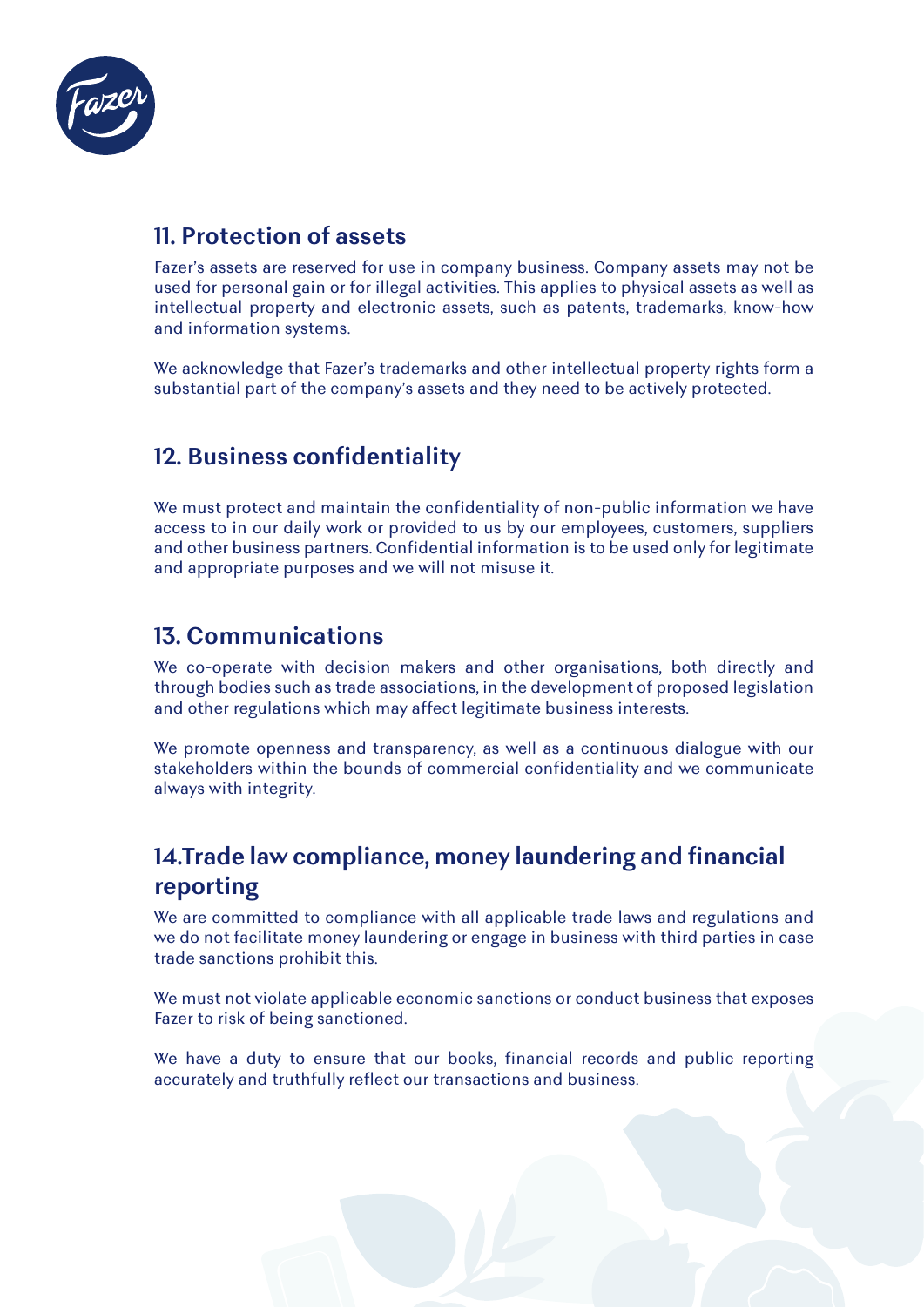

#### **SCOPE OF THE CODE OF CONDUCT**

This Code of Conduct applies to all Fazer's employees and Board of Directors. We encourage our business partners to meet the requirements of this Code of Conduct. In addition, we expect our suppliers to comply with the Fazer Group Supplier Code of Conduct.

#### **WHISTLEBLOWING**

You may come across a situation that does not appear to conform with our principles as set out in our Code of Conduct, our policies or the law. In such an instance, we expect you to bring your concern to the company's attention so that we can improve our work environment and reduce risks for the Fazer Group.

If you are an employee, we expect you to report any non-conforming incidents or concerns to your direct manager or compliance officer. However, if you do not feel comfortable in doing so, or if you are not an employee, you can use our anonymous Whistleblowing system that can be found here: https://report.whistleb.com/en/fazer.

#### **NON-RETALIATION**

Privacy and integrity are of the greatest importance to us. This is particularly relevant when you might step forward to report a concern or suspected breach of our Code of Conduct, policies, or the law. Fazer Group prohibits any retaliation taken against an employee or business partner who, in good faith, voices their concern in such cases.

#### **VIOLATIONS OF THE CODE OF CONDUCT**

Violations of the Code of Conduct may lead to disciplinary actions, including but not limited to reprimand, warning or dismissal subject to local laws and regulations. Some serious violations of this Code of Conduct may also constitute a crime in which case Fazer Group may report the act to law enforcement authorities.

#### **MODIFICATIONS TO THE CODE OF CONDUCT**

We understand that the Code of Conduct does not cover every possible circumstance and scenario, especially when issues arise with contracts or local laws. Consequently, Fazer may modify the Code of Conduct as communicated from time to time. The current version of this Code of Conduct can be found on the Fazer Group intranet.

Approved by the Board of Directors of Oy Karl Fazer Ab on 18 March 2021

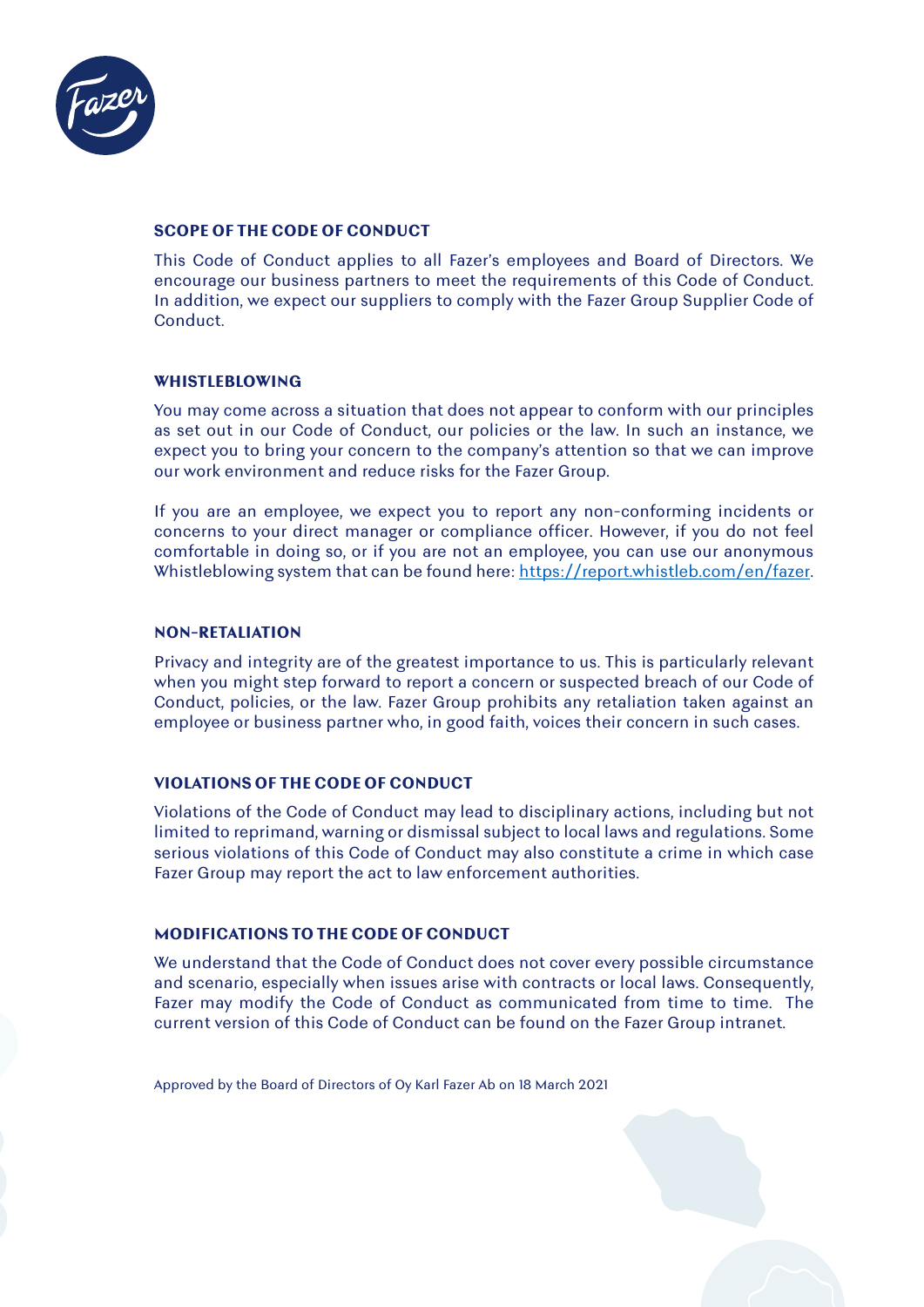

### 1. Laws and policies – how should I act?

#### *EXAMPLES*

### **DO:**

- Familiarize yourself with the mandatory laws, regulations and company policies surrounding your job function.
- Follow our Code of Conduct or the law even if in some cases local practices may be different.
- Report any violations of the law or regulations or company policies which you are aware of either to your direct manager, compliance officer or through our anonymous Whistleblowing channel.
- Consult with your manager or Group Legal for guidance.

- Knowingly breach the law, regulations or our company policies, even if it would lead to business losses.
- Encourage your colleagues to breach the law, regulations or company policies.

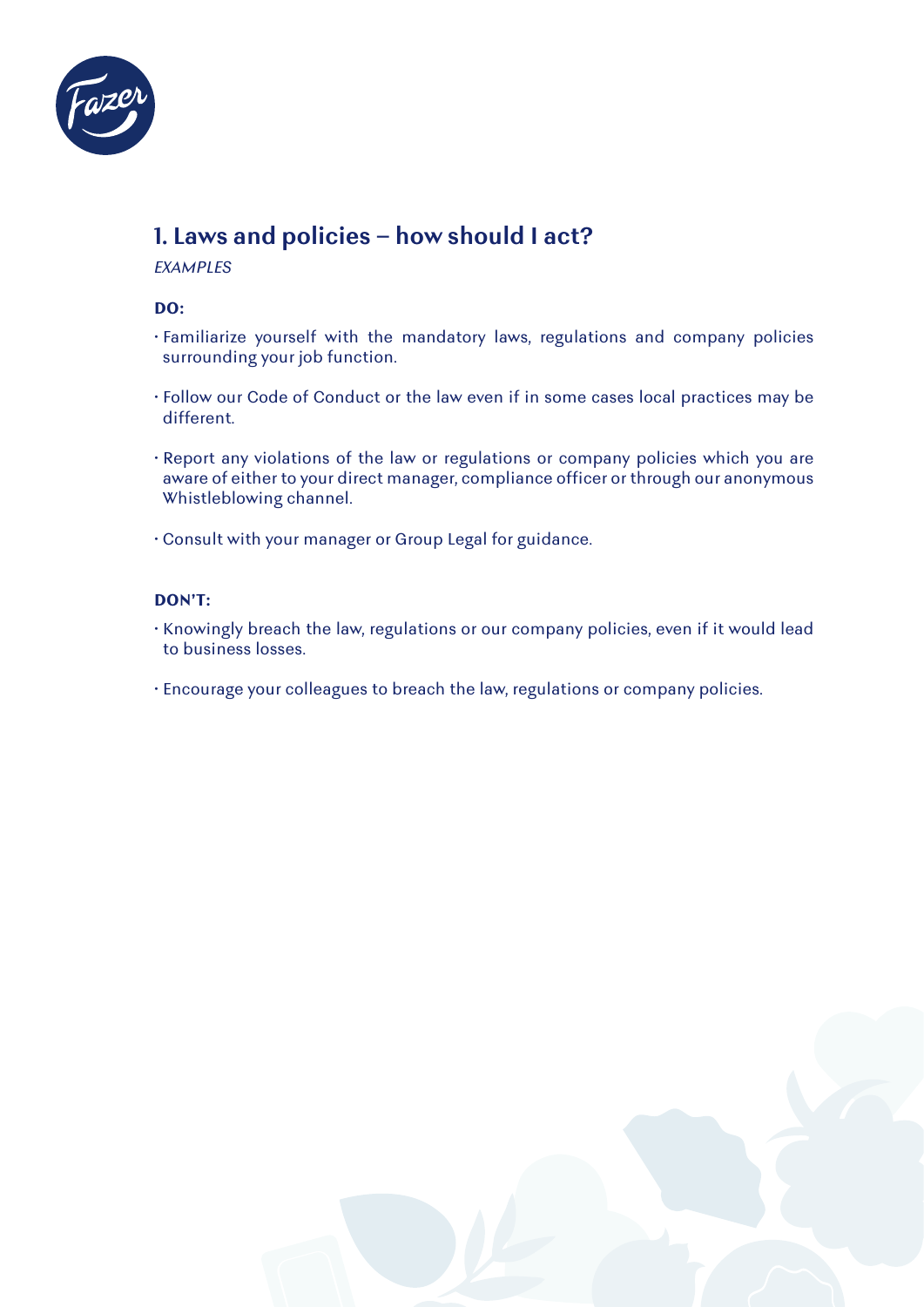

### 2. Respect for human rights – how should I act?

*EXAMPLES*

### **DO:**

- Familiarize yourself with the company's Human Rights Policy.
- Actively report any human rights abuses that you may come across in your area of work.
- Ensure that we have in place processes to avoid human rights abuses.

### **DON'T:**

• Contract with suppliers in case it is unclear whether the supplier upholds the principles in the Supplier Code of Conduct, especially the ones surrounding human rights.

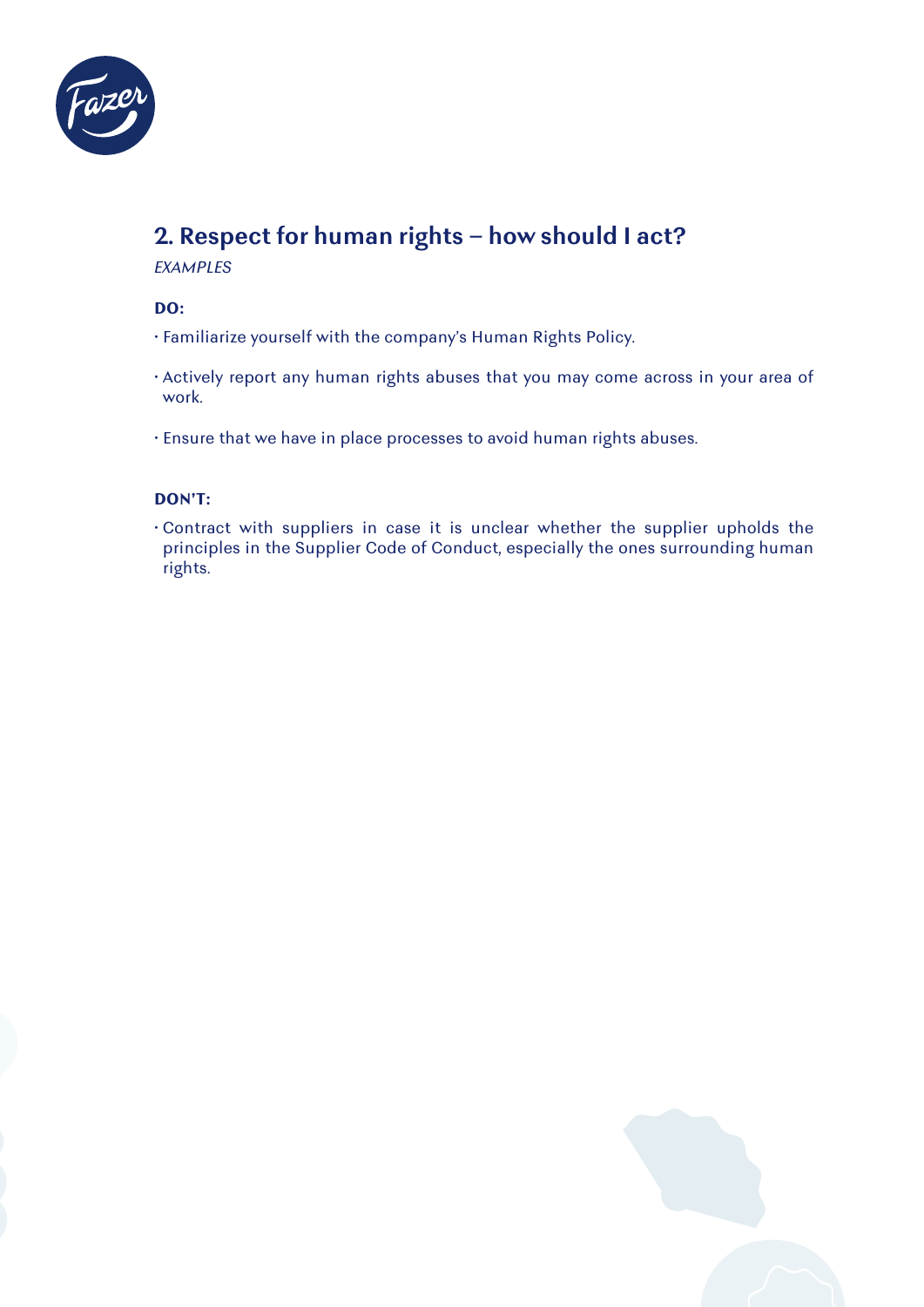

### 3. Respectful and harassment free environment – How should I act?

*EXAMPLES*

**DO:**

- Promote fairness, diversity and inclusion.
- Appreciate your colleagues with different backgrounds, cultures and skills.
- Report to your direct manager, local HR or compliance officer any harassment that may take place against you or your colleague whether it be bullying or other offensive behaviour such as sexual, physical or verbal abuse. You may also use the Whistleblowing channel.
- Be fair in all employment decisions and base them only on factors such as skills, performance and business needs.

- Negatively single out any employee.
- Bully, harass or abuse.

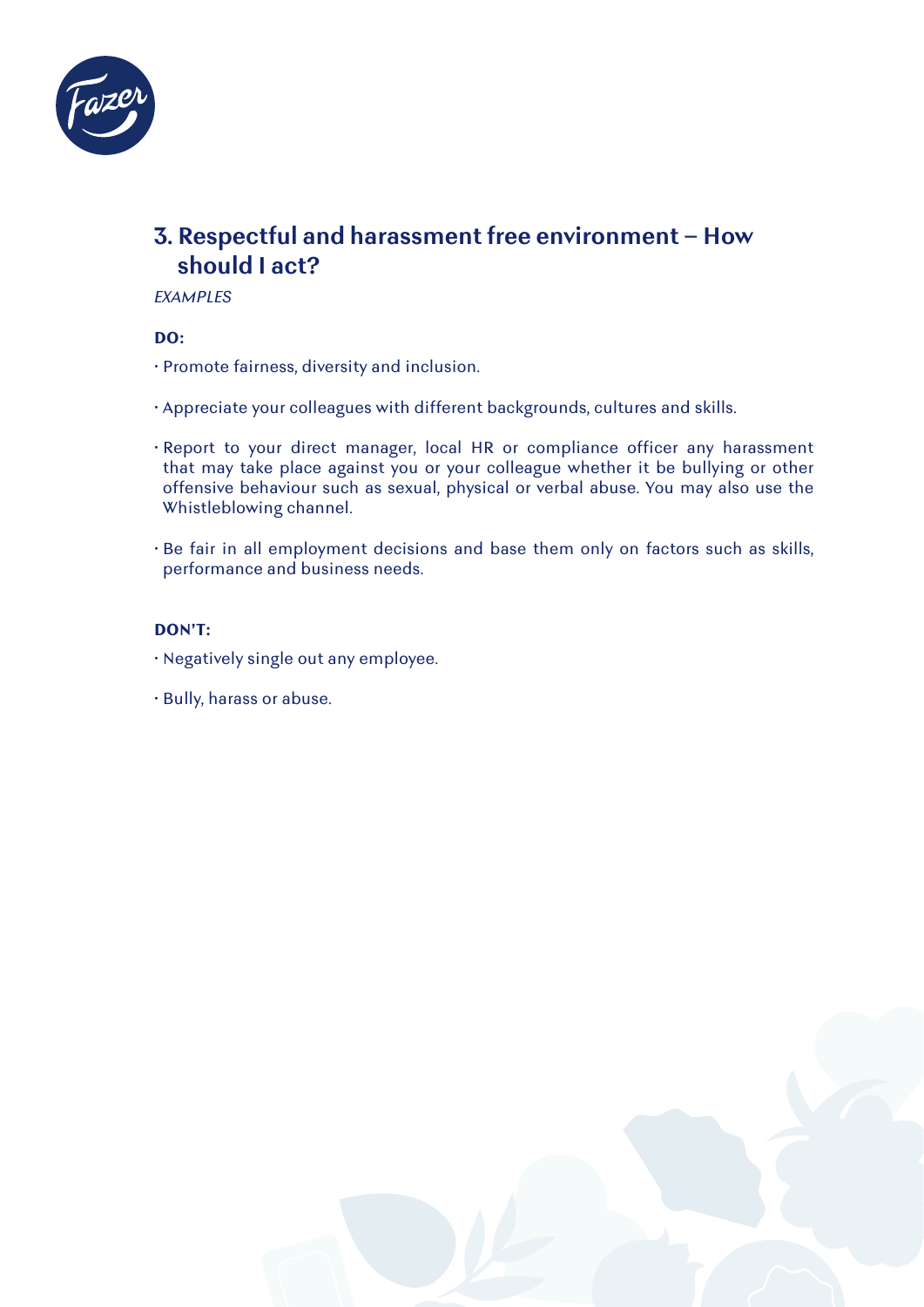

### 4. Health and safety – how should I act?

### *EXAMPLES*

### **DO:**

- Take the time to understand the health and safety risks present in your daily work.
- Report any unsafe conditions to your manager or in accordance with other reporting instructions your department may have.
- Participate in any mandatory health and safety trainings arranged.
- Familiarize yourself with the QEHS Policy.
- Comply with all health and safety regulations in force in the countries we operate in.
- Bring new ideas forward how to increase the level of health and safety in Fazer and encourage your colleagues to do the same.

- Violate health and safety requirements.
- Disregard personal safety equipment or safety devices on various machines.
- Ignore serious health hazards you might come across but report these promptly to your manager or QEHS organisation.
- Come to work when you are sick or otherwise unfit for work meaning that you should be free from any adverse effects due to medical or physical conditions such as drug or alcohol use or fatigue.

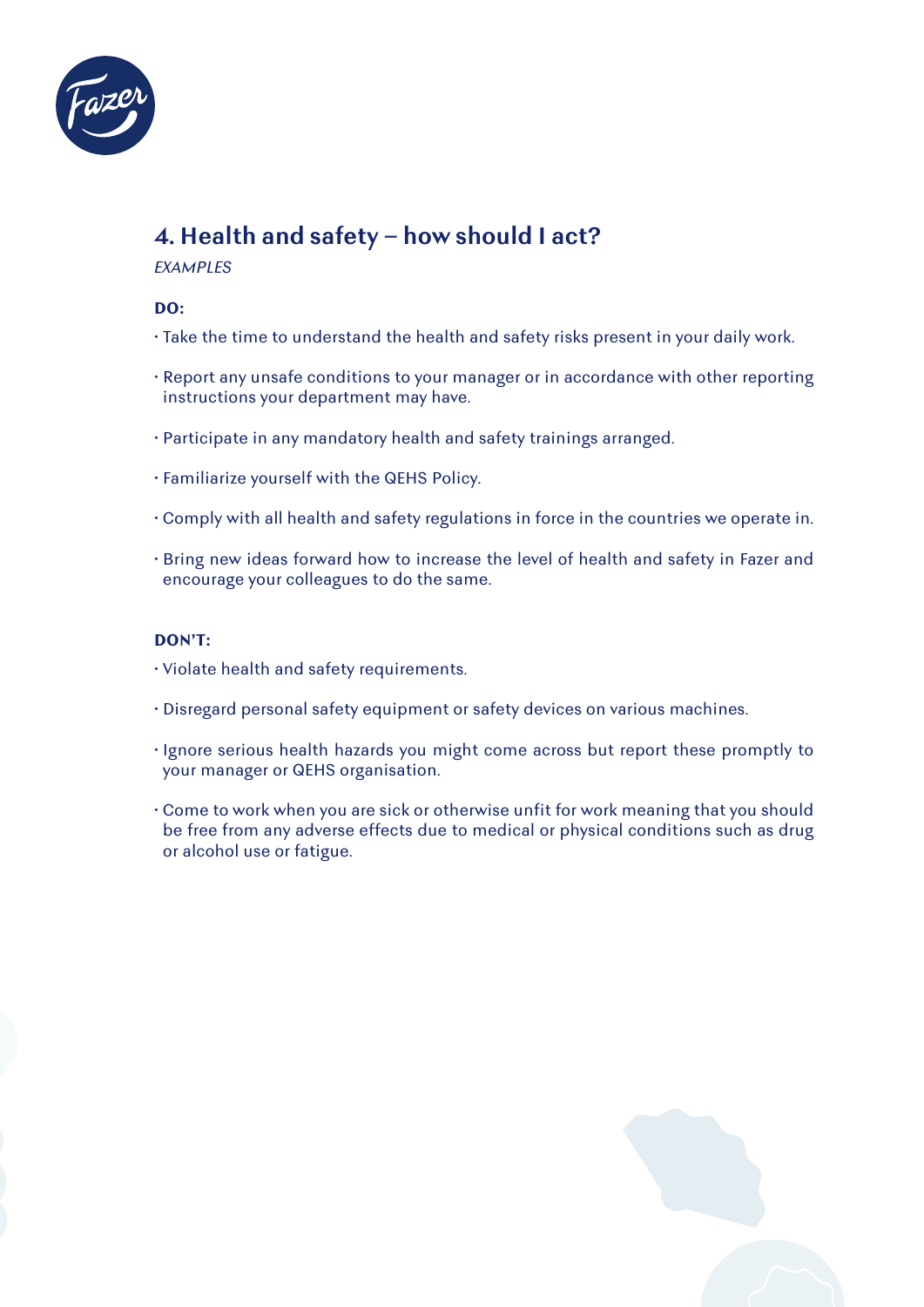

## 5. Anti-corruption and anti-bribery – how should I act?

### *EXAMPLES*

#### **DO:**

- Read and comply with the Anti-Bribery Policy.
- Follow applicable laws and the Anti-Bribery Policy when providing or receiving anything of value, such as gifts, entertainment, hospitality and charitable donations.
- Report any given and accepted gifts and hospitality in accordance with the Anti-Bribery Policy.

- Offer, promise or give anything of value to improperly influence another in order to obtain business or other commercial advantage.
- Demand or accept anything of value or advantage for action that is illegal or unethical.
- Accept or provide facilitation payments.
- Receive gifts, hospitality or entertainment that could improperly influence, or be perceived to improperly influence, obtaining business, decisions or other commercial advantage.
- Accept a gift in cash (or equivalents), regardless of the value.

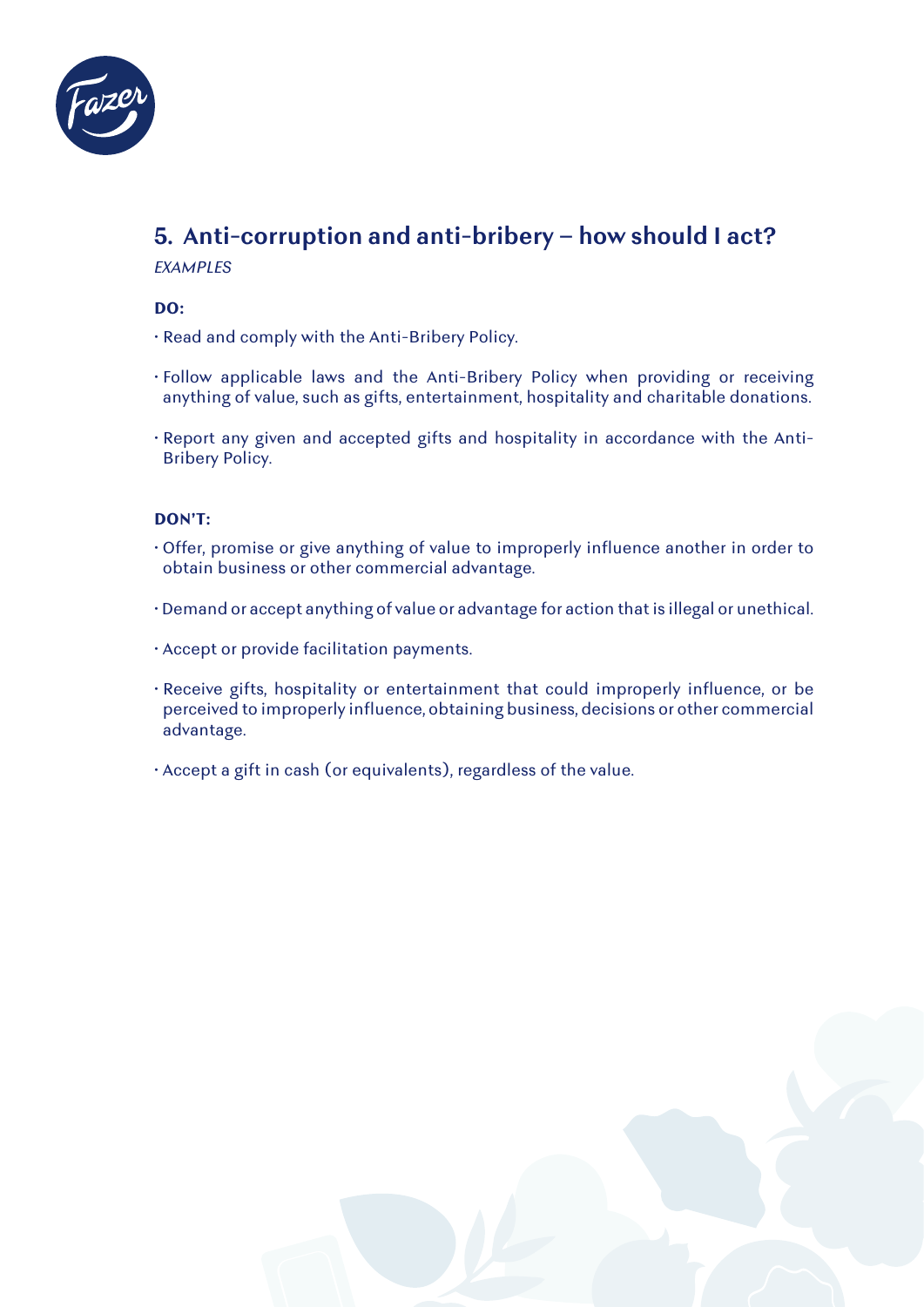

### 6. Fair competition – how should I act?

#### *EXAMPLES*

#### **DO:**

- Be aware of the competition law requirements related to your daily work.
- Complete any e-learnings and other competition law trainings offered to you by the company.
- Contact Group Legal if you become aware or suspect that competition law has been breached.
- Consult Group Legal proactively in any competition law questions that you may have.

- Agree, discuss or exchange sensitive information with competitors of Fazer such as prices, market shares, production or sales volumes, supply sources, marketing or advertising, new products, strategies or customers.
- Accept sensitive information from competitors.
- Impose minimum or fixed resale prices.
- Make arrangements with competitors that could restrict competition.

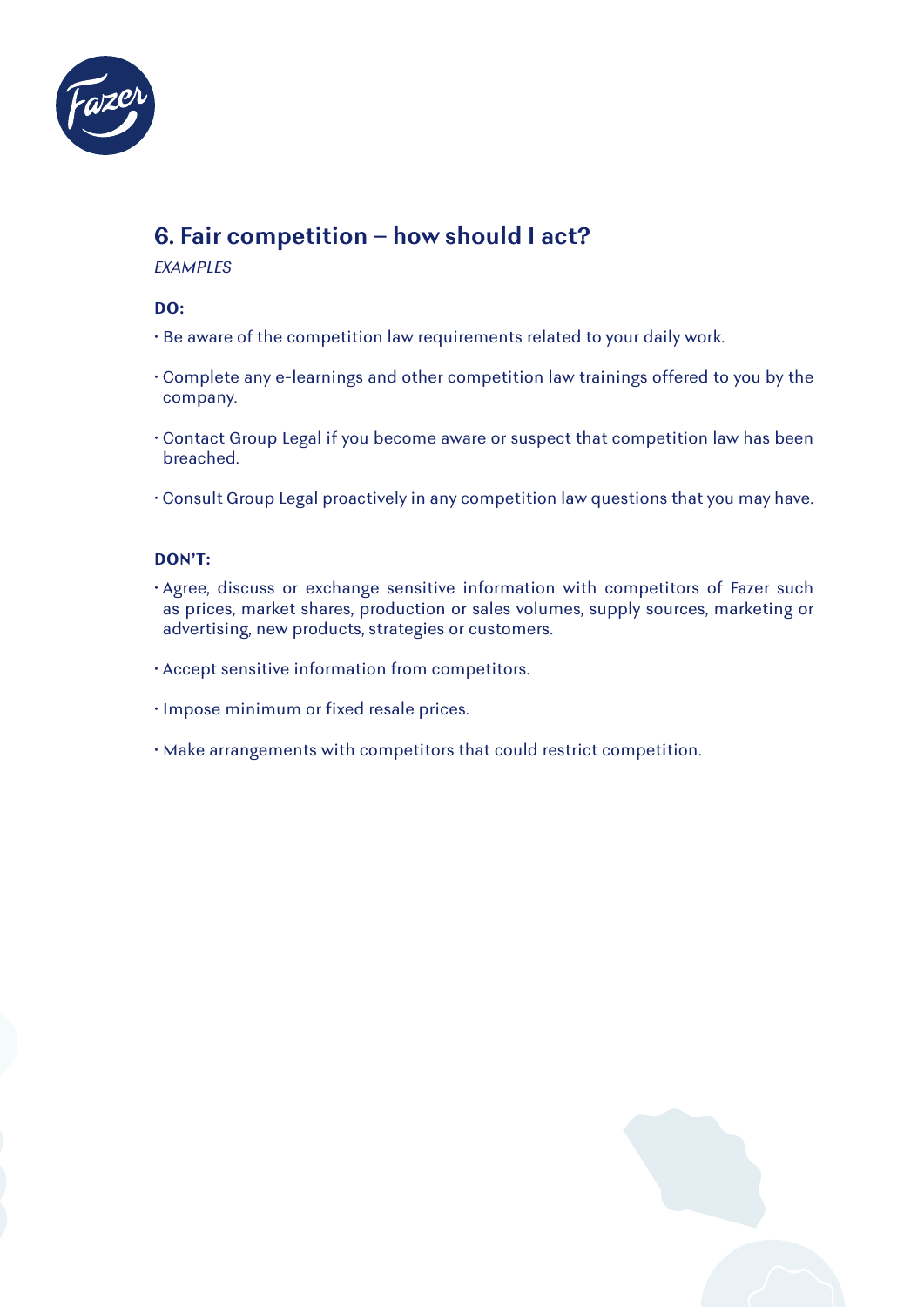

### 7. Environmental responsibility – how should I act?

#### *EXAMPLES*

#### **DO:**

- Understand the environmental requirements and impact associated with your daily work and how you can reduce them.
- Consider the environmental impact of the resources you may use in your work such as water, electricity, packaging and raw materials.
- Consider the environmental impacts of your decisions in the whole life-cycle of the products, including raw-materials, transportation, production, use and end-of-life treatment (waste management).
- Pay special attention to prevent and minimize the food waste food chain causes 1/3 of the CO2-emissions in the world.
- Sort the waste according to the local instructions to help re-using and recycling of materials.
- Report any environmental hazards or incidents that you may come across to prevent harm to environment.

- Disregard the environmental impact of your actions or work.
- Waste energy, raw-materials or water in your work.

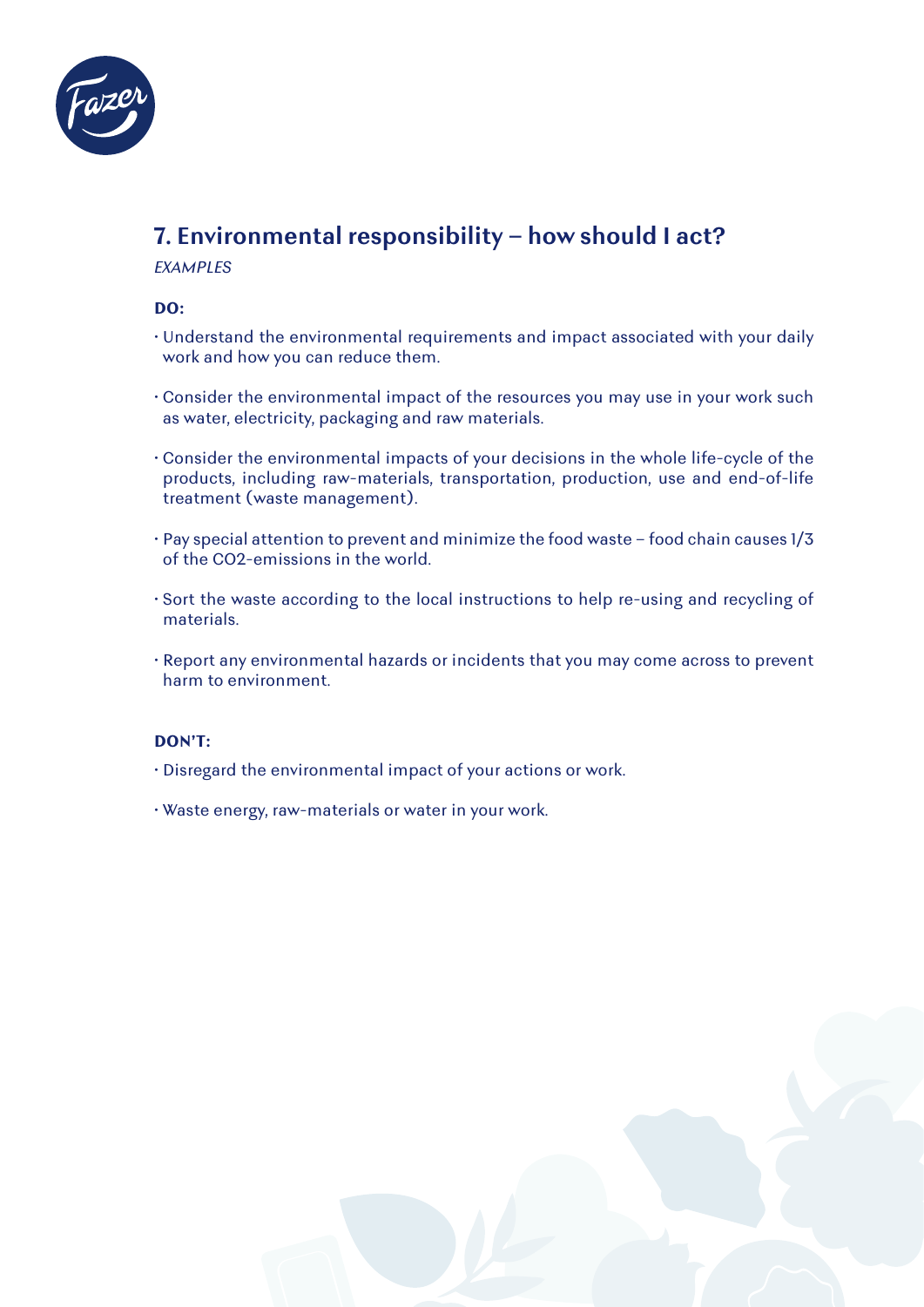

### 8. Consumer safety and responsible marketing – how should I act?

*EXAMPLES*

### **DO:**

- Market Fazer's products responsibly.
- Use professional judgement when launching marketing campaigns.
- Follow all internal policies and rules regarding product safety.
- Familiarize yourself with any mandatory legal requirements related to our products.
- Promptly report any safety issues that you may encounter such as wrong labelling in products.

- Leave product safety issues unattended.
- Provide false or misleading information to consumers about our products.

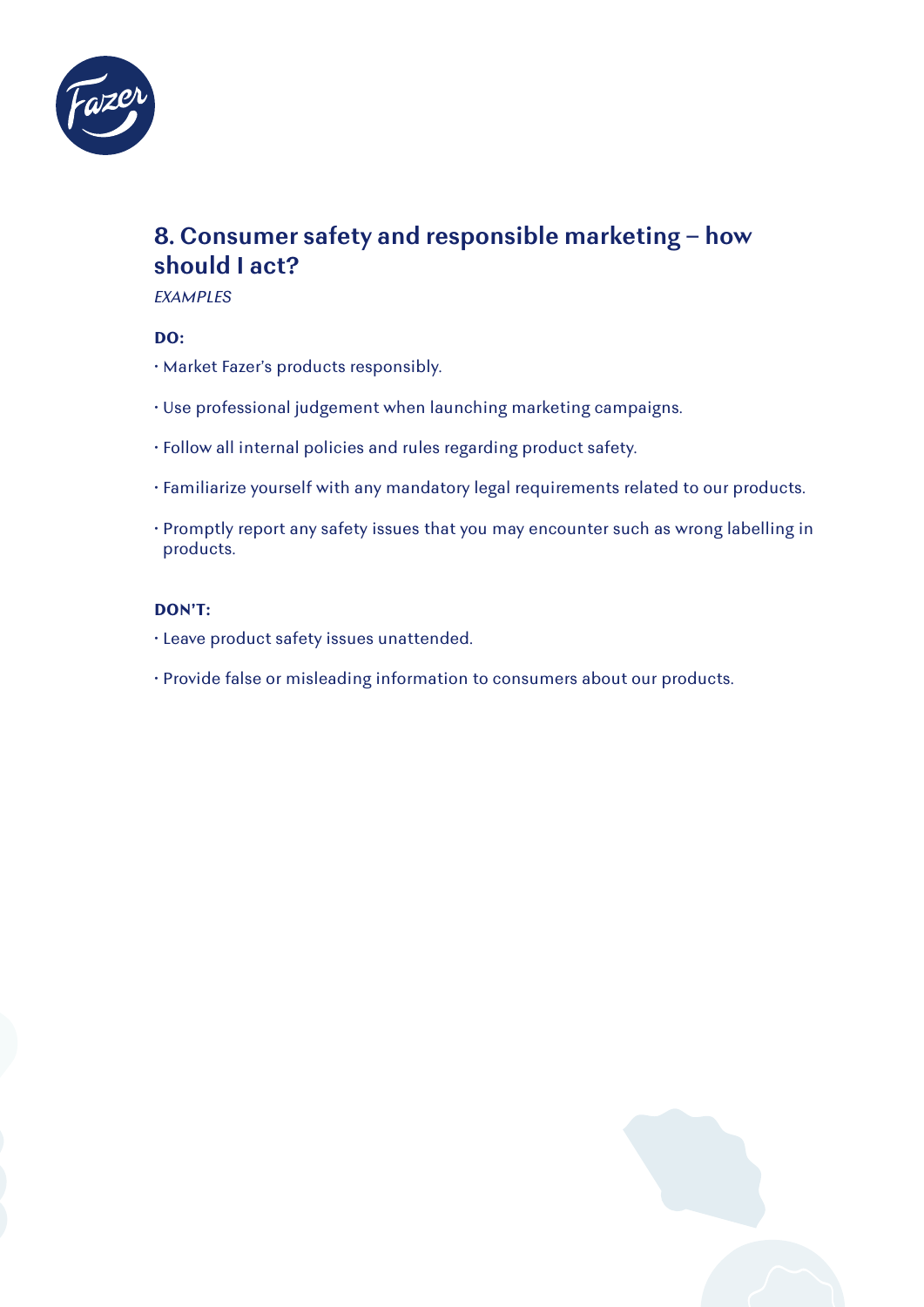

### 9. Respecting privacy – how should I act?

#### *EXAMPLES*

#### **DO:**

- Follow the policies and guidelines issued by Fazer's Privacy Organisation and participate in trainings as arranged by the company.
- Protect individual's basic right to protection of his or her personal data.
- Use only the minimum amount of personal data necessary for legitimate business purpose or legal requirement.
- Process only the personal data that you are authorized to process.
- Implement technical and organizational measures proportionate to the sensitivity of the personal information processed.

- Access, process, store, use, or share personal information without proper authorization or right to do so.
- Store personal data longer than necessary.
- Process sensitive personal data unless you are authorized to do so.

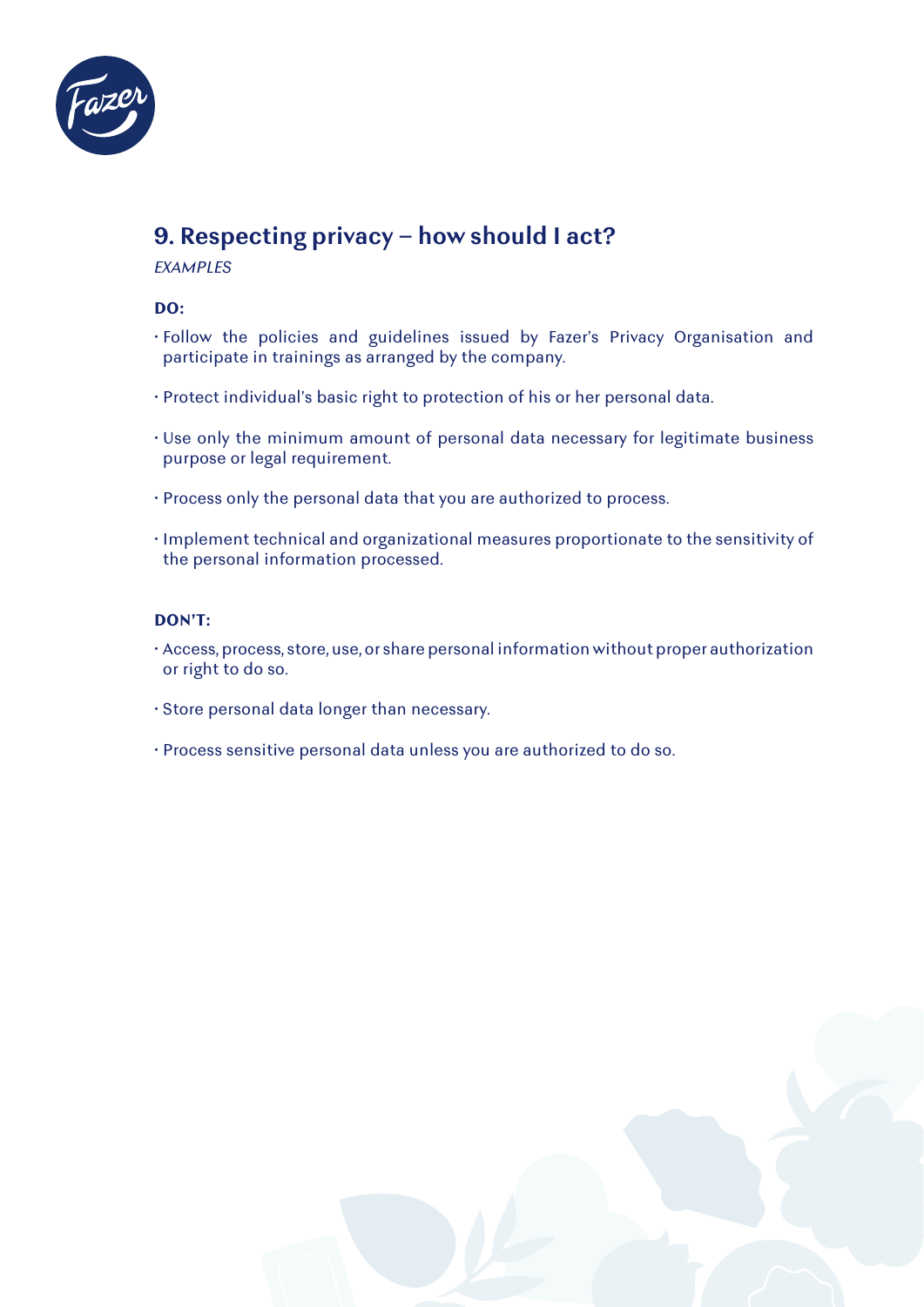

### 10. Conflicts of interest – how should I act?

*EXAMPLES*

### **DO:**

- Read and comply with the Conflicts of Interest Policy.
- Avoid any activity that conflicts with the activities of Fazer or an activity that could be viewed as conflicting your objectivity or loyalty to Fazer.
- Report all existing or potential conflicts of interest to your direct manager e.g. in cases where your family member or a close friend or their company/entity seeks to do or already does business with Fazer.
- Avoid having financial interest in a company seeking to do business with Fazer without having first consulted with your manager.

- Supervise or be supervised by a family member.
- Make decisions or take actions on behalf of or affecting Fazer where a conflict of interest situation exists, unless separately consented by authorized persons.

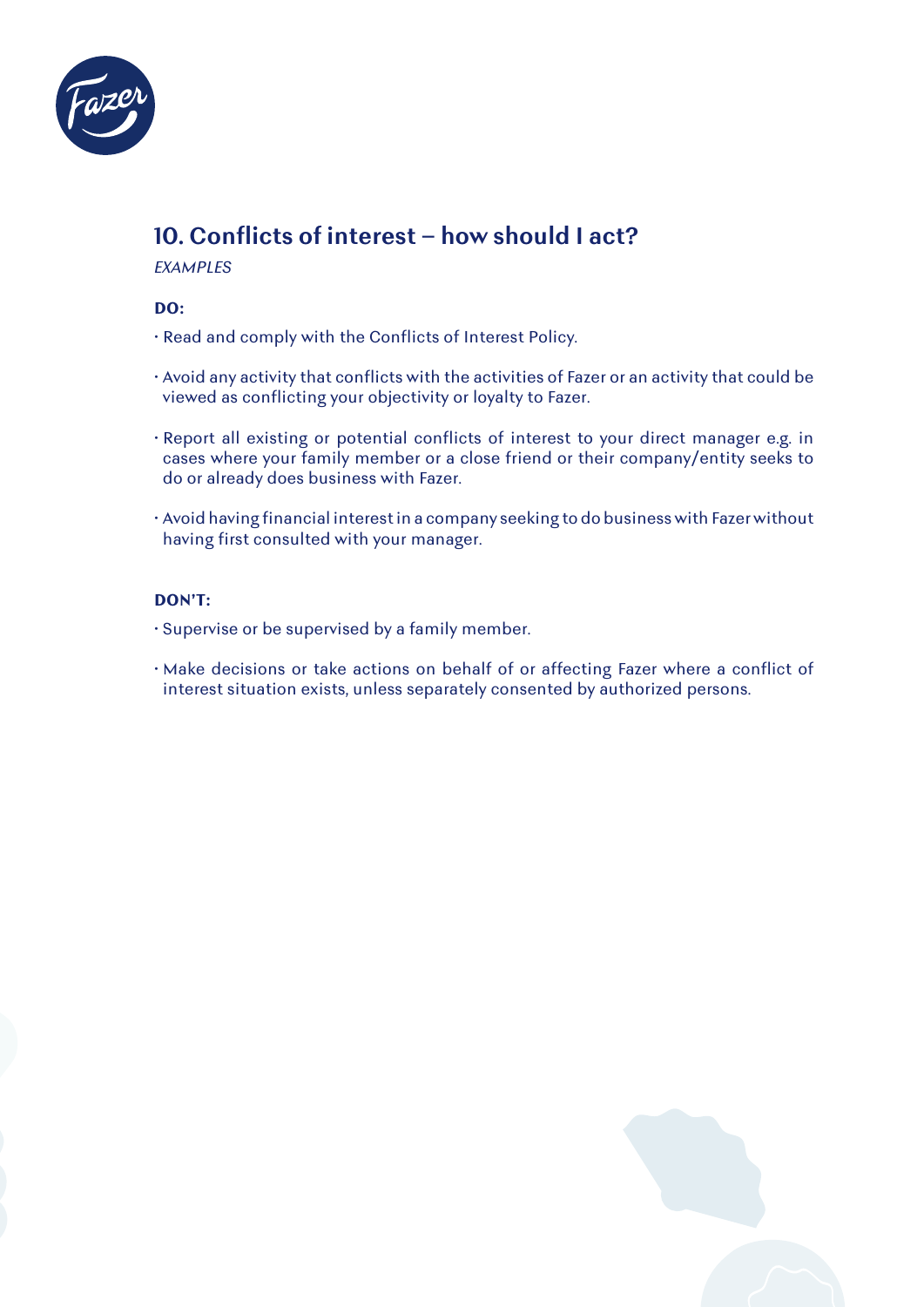

### 11. Protection of assets – how should I act?

#### *EXAMPLES*

#### **DO:**

- Use all company assets carefully and professionally for their intended business purpose only, unless other use is specifically permitted.
- Protect all company assets entrusted with you from theft, loss, damage or misuse.
- Use Fazer's brands, patents, trademarks, know-how and other intellectual property rights responsibly and in accordance with company policies.
- Notify Group Legal of any potential infringement of Fazer's intellectual property rights you may come across.
- Report suspicions or concerns of fraudulent behaviour, theft or other misuse.
- Your part to prevent unauthorized use or access to our facilities or information systems.

- Use company assets for outside business or personal gain.
- Use company assets for anything illegal or unethical.

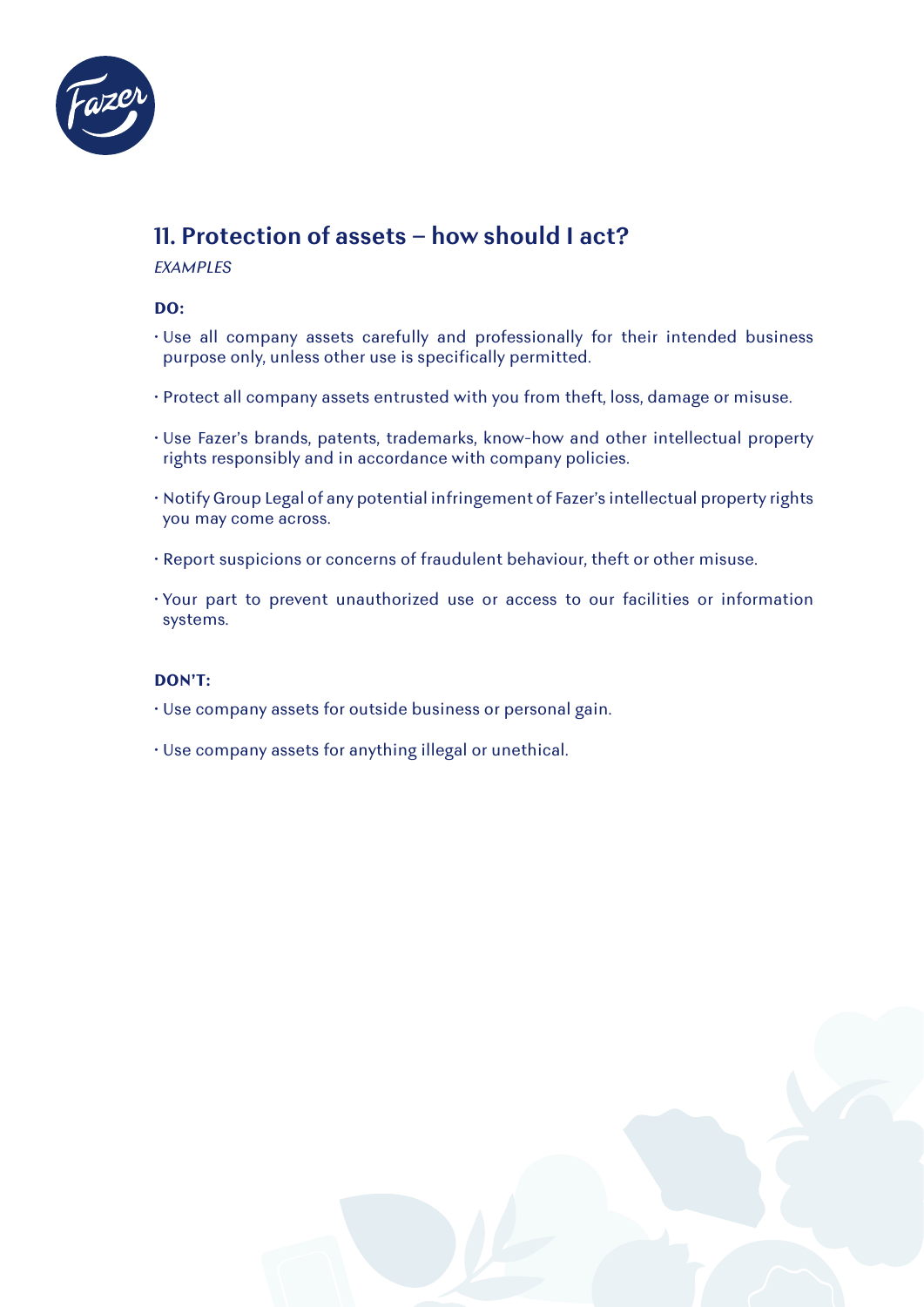

### 12. Business confidentiality – how should I act?

#### *EXAMPLES*

#### **DO:**

- Take precautions to avoid losing, misplacing or leaving confidential information unattended.
- Your part to keep confidential information confidential and report any misuse of confidential information or accidentally used without proper authorization.
- Take into account any insider trading laws and stock exchange regulation in case you are dealing with a publicly listed company.
- Be careful that no confidential information belonging to third parties are misused by us or accidentally used without proper authorization.

- Discuss confidential information or any other sensitive topics in public areas where others might overhear you e.g. in trains, restaurants or elevators.
- Share confidential information on social media or with friends or family.
- Access, use or disclose confidential information without appropriate authorization.

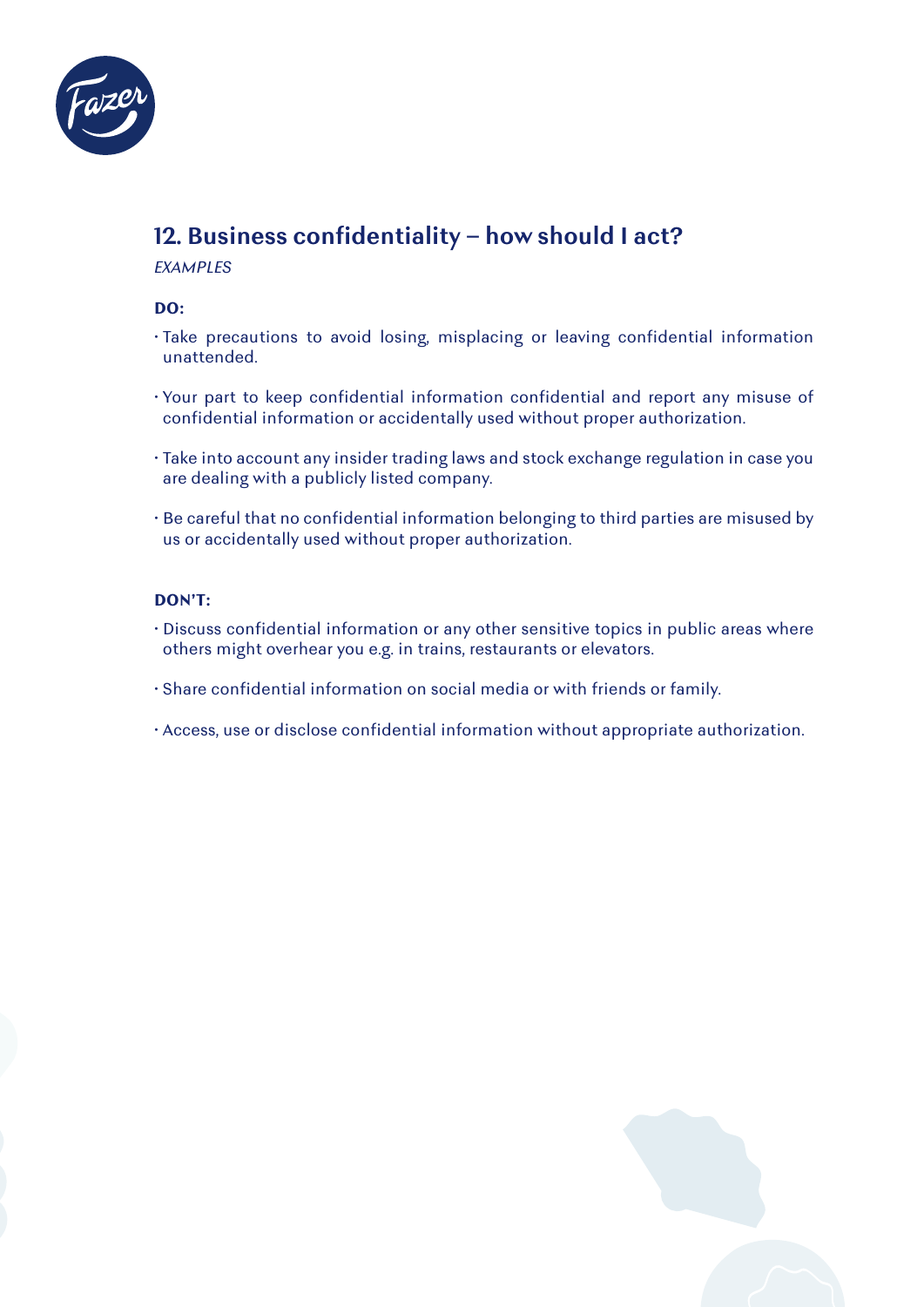

### 13. Communications – how should I act?

#### *EXAMPLES*

### **DO:**

- Act with good judgement and integrity consistent with Fazer's values in all your communication, especially when using social media.
- Make sure to maintain a clear distinction between yourself and Fazer as a company when you communicate about Fazer.
- Be fair and honest in your communication with customers, suppliers, consumers and other business partners.
- Promote engagement and transparency.

- Act dishonestly or spread rumours when communicating with our customers, business partners, suppliers or consumers.
- Engage in public policy issues on behalf of Fazer unless you have authorization to do so.
- Speak to the media or engage in social media on behalf of Fazer unless you have authorization to do so.